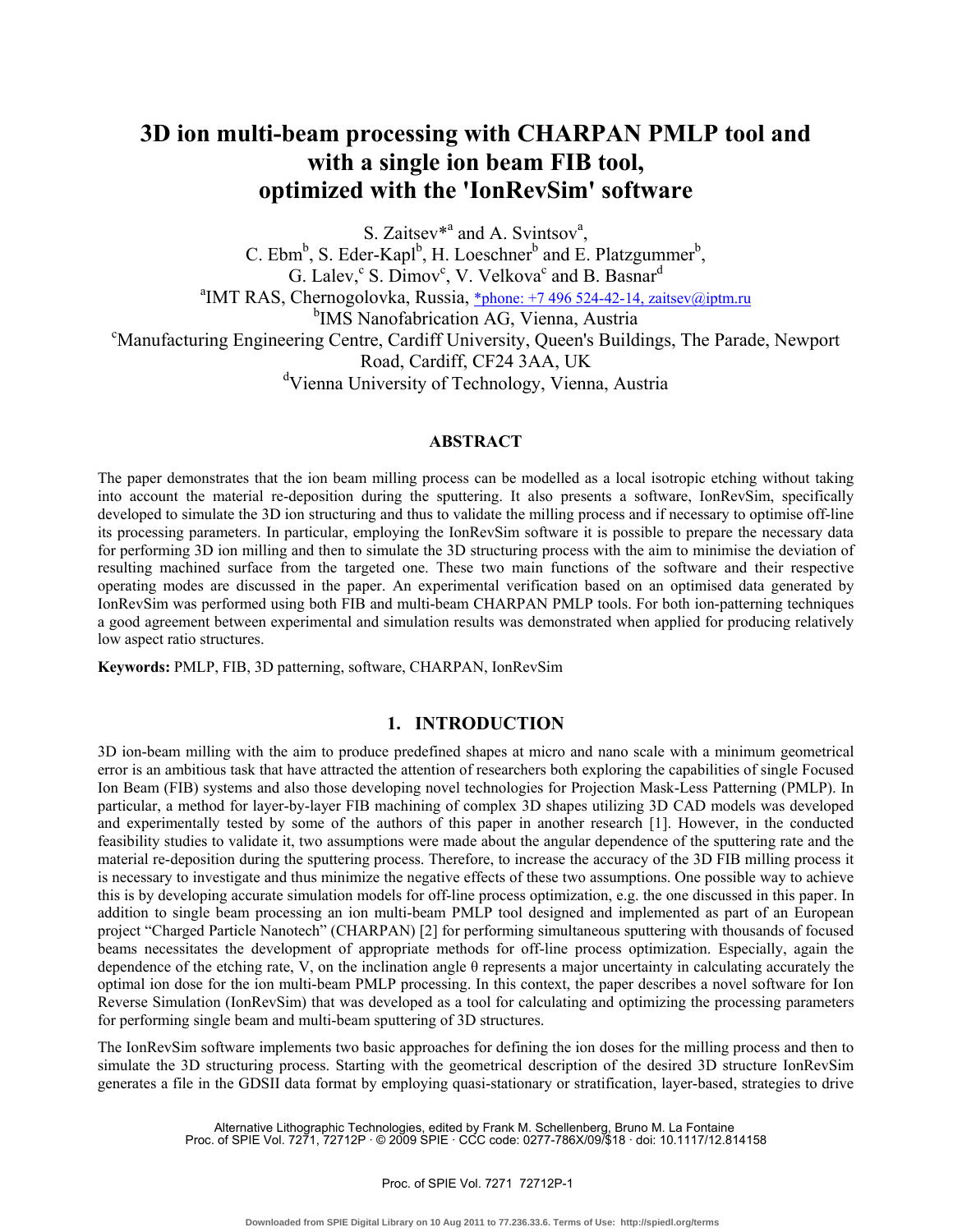both FIB and multi-beam PMLP systems. In addition, by applying these two techniques, the data necessary to simulate the 3D ion milling process are generated, too. Particularly, in this research the sputtering process by the scanning FIB and by multi-beam PMLP system is modeled as an isotropic local etching [3,4].

In this paper, a method for calculating and optimizing the data necessary to carry out 3D ion milling is discussed together with a method to simulate the sputtering process. To validate the data generated by IonRevSim, and also the simulation results obtained with this software, an experimental study was conducted to assess the validity of the proposed method when performing 3D ion beam structuring.

## **2. EXPOSURE DATA PREPARATION**

c The IonRevSim software can use as an input data the 3D geometrical description of the pre-defined structures in different formats, e.g. BMP, RSL but also it is possible to generate this data internally by entering the analytical description of the desired 3D shape. For example, the pyramid in Figure1.a was created employing the internal capabilities of the software to create 3D models. In addition, as it was already mentioned two strategies are implemented in IonRevSim to define the ion etching dose for each pixel and thus to be able to perform FIB and multi-beam PMLP, in particular the quasi-stationary and stratification ones.



Figure 1. a) Square pyramid with a  $2x2 \mu m$  base used as a test structure. b) FIB milling results with a single exposure. The big discrepancy with the targeted shape is due to both non-stationary etching and material re-deposition.

When, the quasi-stationary strategy for 3D ion structuring is applied, the total calculated optimal ion dose per pixel,  $D(x, y)$ , is applied in *N* small portions,  $D(x, y)/N$ . Thus, this ion milling strategy mimics the stationary ion etching with "shaped" ion beam, which has a different ion density for each pixel  $(x, y)$ . The term "stationary" implies that the ion beam current density does not change with the time during the sputtering process, and all points on the sample are milled simultaneously. Such shaped beams are typically employed in projection ion lithography, e.g. the CHARPAN tool [5]. The splitting of the desired dose into *N* portions is shown schematically in Figure2b.

To calculate the optimal dose in the quasi-stationary mode the angular dependence of the ion sputtering rates is considered. It is assumed that this dependence could be described employing a simple formula,  $V(\theta) = V_0 / \cos \theta$ . This approximation allows the model of isotropic local etching, firstly developed and implemented for liquid etching, to be used both for optimization and simulation of the ion structuring process. The developed software, IonRevSim, allows the inverse 3D sputtering problem to be solved. In particular, a numerical procedure is proposed to define the optimal dose distribution,  $D_{il}$ , in an iterative manner that takes into account the current difference between the reference and calculated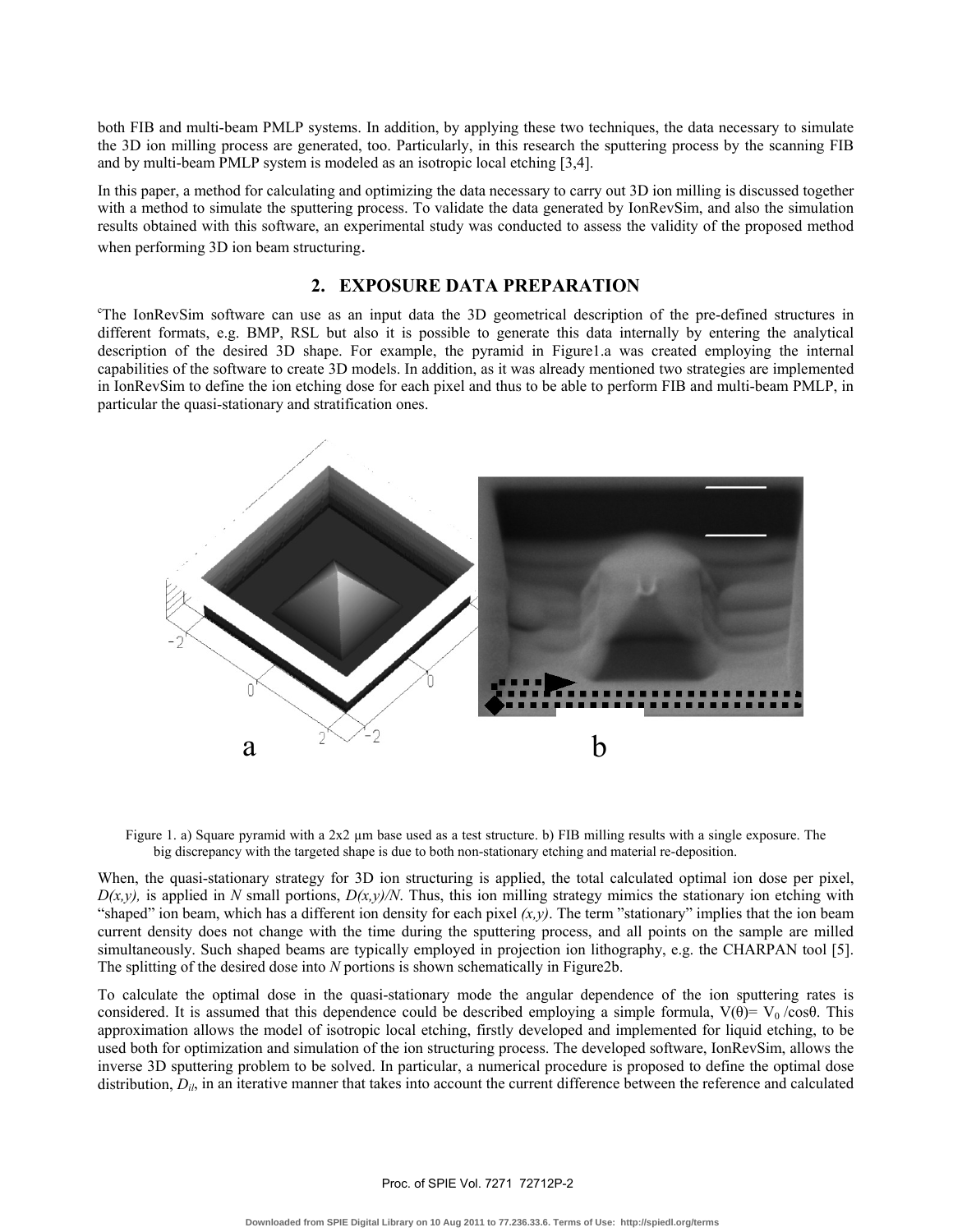profiles. The calculated in this way *Dil* minimizes the profile error up to a preset level. This method for optimizing the sputtering parameters is called quasi-stationary because it is assumed that the ion dose does not change during the process regardless of the beam spatial coordinates. In particular, when the quasi-stationary mode is applied, the number of exposure loops and exposure doses necessary for each pixel are calculated with the objective to achieve non-uniform sputtering similar to that of a stationary beam.

On the contrary, when the stratification mode is applied for 3D structuring the calculated dose is distributed "horizontally" into *M* strata/layers, each having a uniform dose but different exposure areas. Thus, after exposing all the strata, the calculated so call total dose for each pixel,  $D(x, y)$ , will be applied. The exposure order of each stratum is also important. The software generates the correct exposure sequence of strata automatically, from the bottom to the top. Once generated, the exposure data can be exported in different lithographic formats, e.g. GDSII, to drive the 3D FIB milling process.



Figure 2. a) The total exposure dose used in all experiments and simulations. b) and c) are schematic illustration of the exposure modes used: quasi-stationary with N exposure loops and stratification with M exposure strata, respectively. Columns in b) and c) represent exposure doses per point/pixel while the vertical arrow shows the exposure order.

Proc. of SPIE Vol. 7271 72712P-3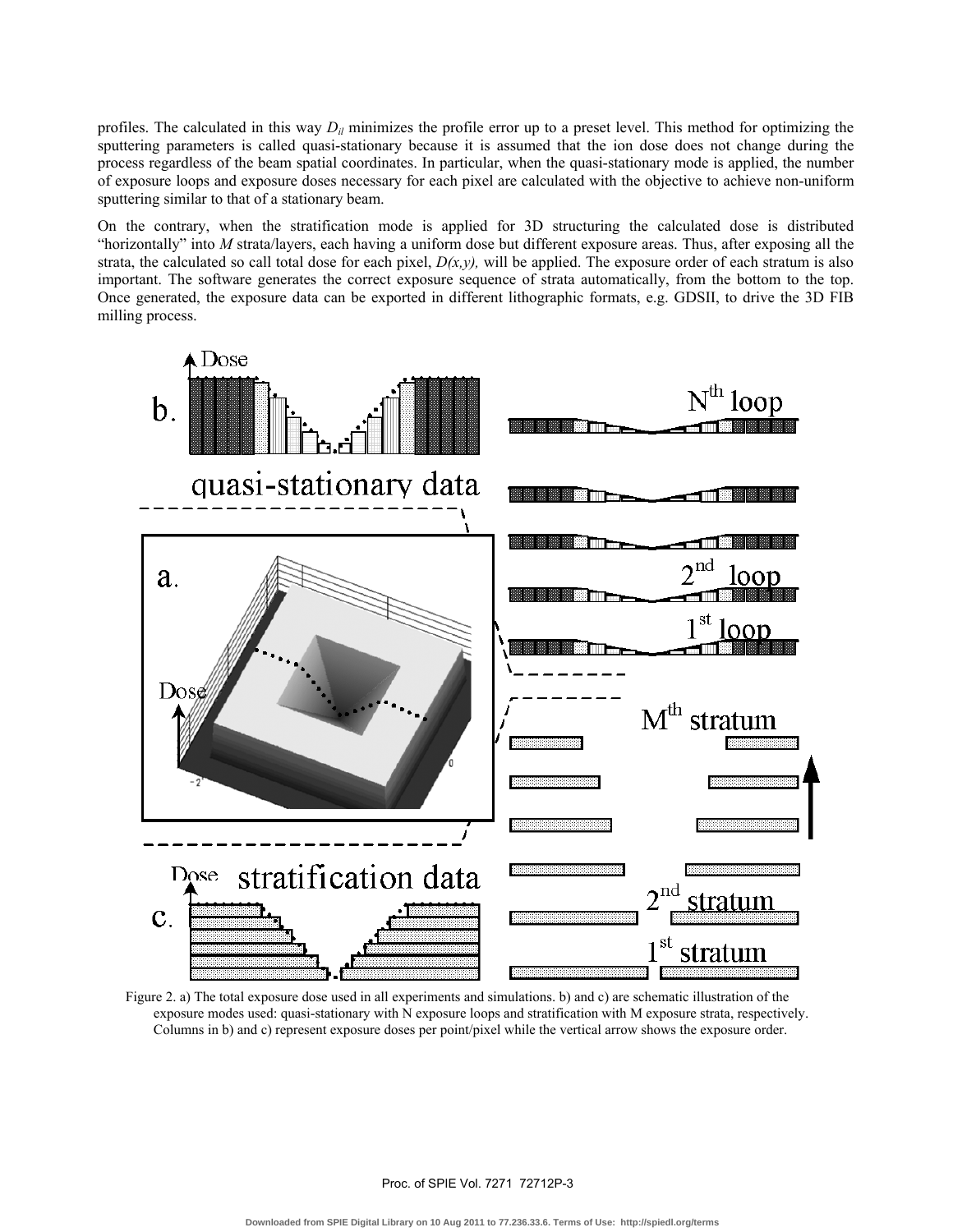## **3. SIMULATION MODEL**

In adopted simulation approach it is assumed that the ion beam has stationary current density  $J(x, y)$  in the XY plane and the surface that will be etched is flat and coincides with the XY plane. In addition, it is assumed that the incidence ion direction is parallel but opposite to the Z-axis. During the sputtering process the initially horizontal workpiece tilts and the surface normal is no longer parallel to the Z-axis. Again, an assumption is made that the sputtering rate coefficient, the quantity of sputtered material per one ion, is proportional to  $I/cos(\theta)$ , where  $\theta$  is the tilt angle, the angle between ion direction and the surface normal. The angular dependence of the sputtering rate is observed for a wide range of *θ*, and depends on the workpiece material, the type of ions used and their energies [6]. These assumptions are very important because they allow the ion sputtering process to be modeled as an isotropic local etching [3, 4, 7] that is usually applied for wet etching. At the same time it is worth stressing that the isotropic local etching model does not take into account the material re-depositioning and ion re-scattering during the sputtering process, and also that the etching velocity perpendicular to the surface is independent from *θ*. Certainly, for inclined surfaces, the number of ions per area decreases with the increase of *cos(θ)*. Thus, this decrease compensates for the sputtering rate increase. Hence, the etching velocity  $V(x,y) \sim \cos(\theta)J(x,y)/\cos(\theta)$  doesn't depend on the inclination of the targeted surface and depends only on the current density of the beam,  $J(x, y)$ , or in quasi stationary ion mode on the exposure dose at each pixel. Certainly, proportionality of the sputtering rate to  $I/cos(\theta)$  is not valid for all  $\theta$  angle values. At angles,  $\theta_m$ , in the range from 60° to 80°, the sputtering coefficient reaches its maximum and then decreases due to reflection of ions from the surface. This means that the etching simulation based on the isotropic local etching model is not applicable for simulation of relieves with steep slopes.

A major advantage of this approach is the absence of unknown, fitting, parameters in the model. The only necessary value is that of the exposure dose  $D^* / A^*s/cm^2$ , which is needed for sputtering of large areas at  $\theta$  equal to 0 at a given depth  $H^*$ . A relative value  $R_s = D^* / H^* / (A^* s / cm^3)$  denotes the sputtering "sensitivity", which is a physical constant for a given substrate material, type and energy of ions. The sputtering sensitivity  $R_s$  can be obtained by conducting simple experiments.

Let us consider the results of the isotropic local etching model discussed in [2, 3, 6]. The sputtering velocity (sputtering rate)  $V(x, y)$  does not depend on Z. A 2D case, i.e. profile  $z(x,t)$  depending on two variables, has a simple solution [4, 7]:

$$
z(x,t) = \min_{x_0} \left[ H_0 - V(x_0)t + \int_{x_0}^x d\sigma \sqrt{\left(\frac{V(x_0)}{V(\sigma)}\right)^2 - 1} \right];
$$

where:  $z(x,t=0)=H_0$  is the initial profile and t is the sputtering time. This equation can be transformed to take into account the dose distribution, *D(x,y)*:

$$
z(x,t) = \min_{x_0} \left[ -D(x_0)/R_s + \left| \int_{x_0}^{x} d\sigma \sqrt{\left( \frac{D(x_0)}{D(\sigma)} \right)^2 - 1} \right| \right];
$$

where:  $H_0=0$  for all the calculations.

In the 3D case, the minimum of  $z(x, y, t)$  should be located along trajectories in the XY plane [3, 4]. The first term in the formula represents the simplest sputtering model, assuming that the etching depth is proportional to the exposure dose. Thus, in this case the *θ* dependence of sputtering yield is neglected. Therefore, the analytical description implemented in IonRevSim is an improvement because of the *1/cos(θ)* dependence of the sputtering yield. Certainly, the computational complexity increases by modeling the 3D ion milling process as an isotropic local etching in comparison to the simplest sputtering one, but it is significantly simpler compared to other sputtering models where re-deposition, reflection ions and arbitrary  $\theta$  behavior of the sputtering yield (in accordance to experimental data [6] and SRIM simulation [8]) are taken into account [9]. That is especially important when employed to solve the inverse problem and also to model the ion milling of 3D shapes.

It is important to note that in comparison to more sophisticated but much slower IonShaper® [10] IonRevSim showed good agreement with experimental results for structures with low aspect ratio [11].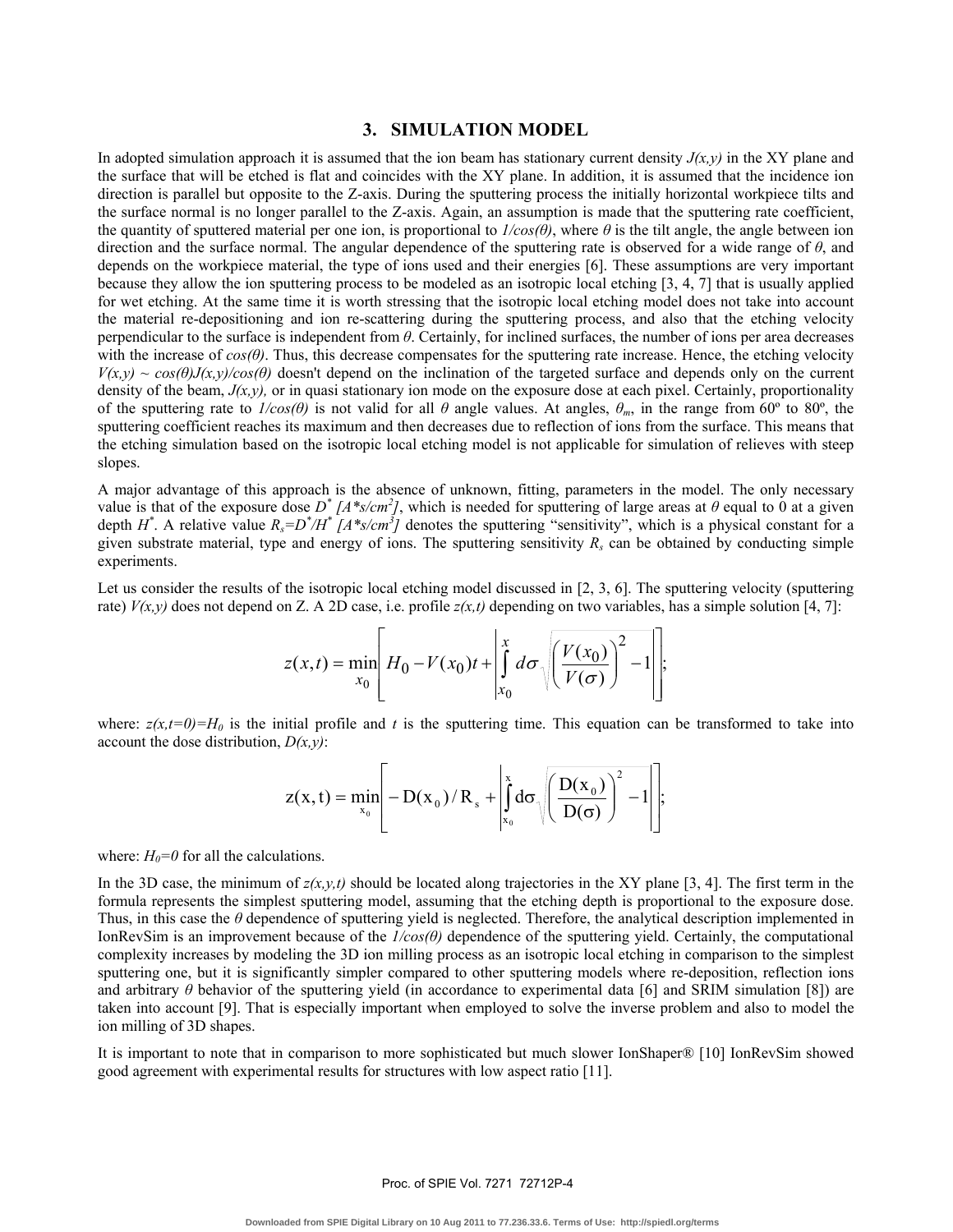## **4. TEST STRUCTURES AND RESULTS**

Two different tools were used for experimental verification of optimization procedures and also to validate the simulation model. Due to the multi-beam nature of the CARPAN PMLP tool only data generated by applying the quasistationary strategy were used for it while for the FIB system data prepared applying both modes were used for 3D structuring. In particular, a set of experiments was performed on the FIB set-up to demonstrate clearly the advantages and efficiency of using exposure data generated by IonRevSim. Figure1.b shows the result of a "naive" strategy when FIB follows a meander trajectory to expose a flat surface. The dwell time at each beam position was calculated proportional to designed depth (Figure1.a) taking into account sputtering sensitivity, *Rs*. As it can be clearly seen this naive strategy failed to produce the target structure due to material re-deposition and non-stationary effects.

#### **4.1 CHARPAN PMLP TOOL**

To validate the simulation model described in this research, 10x10 arrays of square convex and concave 2.2 μm microlenses with height up to  $0.57 \mu m$  (Fig. 1a-c) were designed. Then, for these test structures the optimal ion beam dose was generated employing the IonRevSim software and then quasi-stationary milling was performed with the CHARPAN PMLP tool. SEM and AFM images of a 10x10 microlens array fabricated in this way are shown in Figs. 3 a) and b). Figure 3c shows the simulation result obtained with IonRevSim when performing ion multi-beam sputtering with optimal dose.



Fig. 3: 10x10 array of square 2.2 x 0.57 µm microlenses fabricated with the CHARPAN PMLP tool with ~ 250,000 argon ion beams (of different sizes)working in parallel, and 10 keV energy. a) SEM image of concave microlenses on a Si surface; b) convex microlenses on GaAs surface (an AFM image); and c) simulation results of IonRevSim for a convex microlens.

#### **4.2 FIB**

In order to validate the IonRevSim simulation results for 3D FIB structuring and assess the quality of the GDSII files generated by applying the stratification and quasi-stationary modes, a square pyramid geometrical model was selected. The pyramid with a base  $2x2 \mu m$  was placed in a box with a  $4x4 \mu m$  base, as shown in Figure 1. The model was created by employing the IonRevSim build-in capability to generate 3D models by entering their analytical descriptions and then the result was exported in a GDSII format file. The experiments were conducted on a FIB system, XB1540. To carry out the machining with the GDSII data generated by IonRevSim, Raith lithography software and hardware, Elphy Quantum, was employed to control the FIB system externally. A fused silica substrate coated with a 15 nm Cr layer was used. The sputtering sensitivity for SiO<sub>2</sub> is:  $R_s = 2400 \, A \cdot s/cm^3$ .

Figure 4 presents the results from the FIB milling tests together with the simulation results obtained with IonRevSim. Three different files were generated with the software to carry out 3D FIB milling, one employing the quasi stationary strategy and two - the stratification mode with the same number of strata, 100, but with different exposure orders. Fig 4 a) and b) show that the simulation results are almost identical with the experimental one when the 100 strata were exposed from the bottom to the top. The simulation and milling results from the exposure of the same number of strata, 100, in an inverse order, from top to the bottom, are presented in Fig 4 c) and d), respectively. Again, there is a good agreement between the simulation and experimental results except for the pyramid center due to the relatively steep inclinations of the pyramid surfaces. It is unlikely this to be due to re-depositioning effects during FIB milling.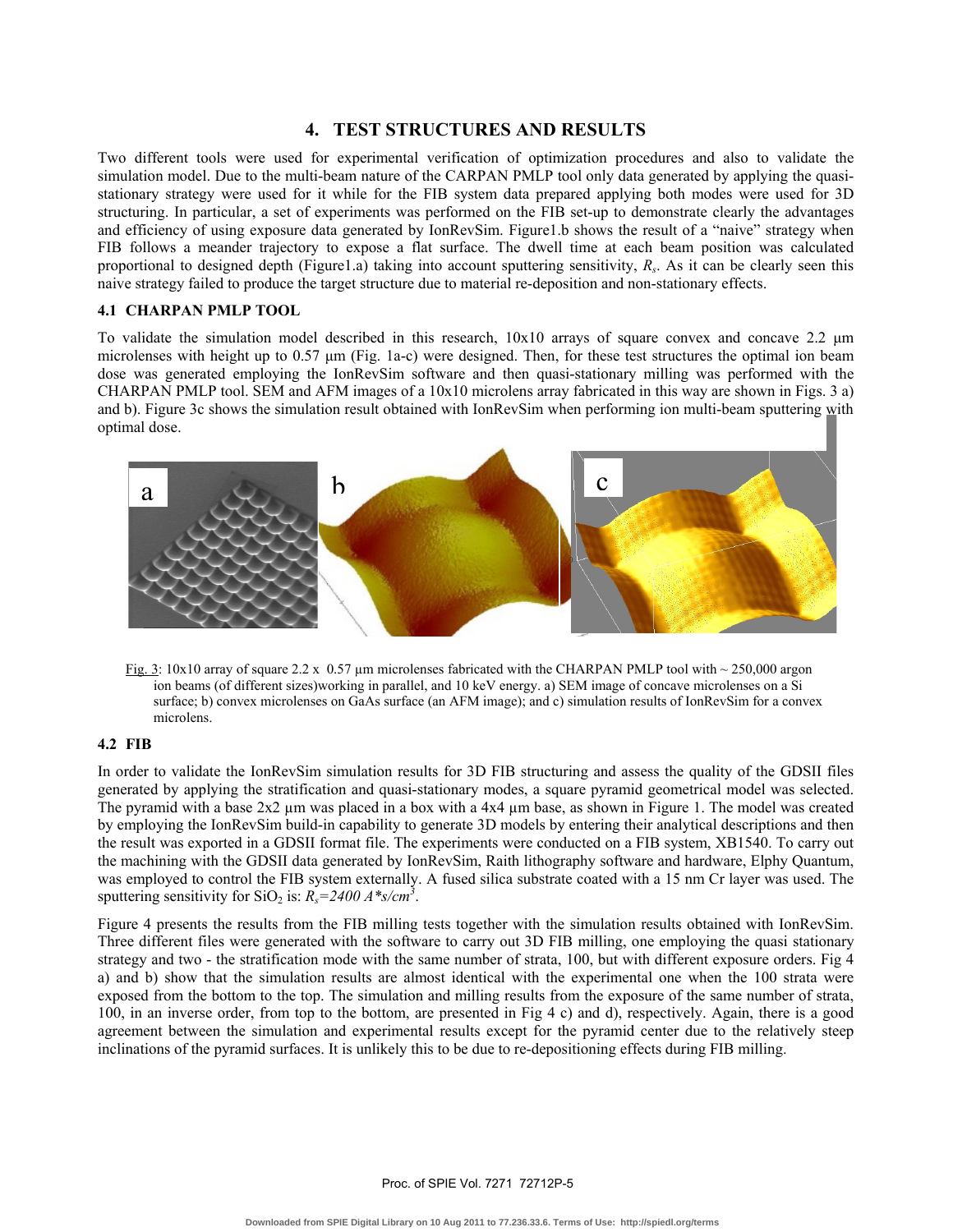To demonstrate that the optimal doses for the two modes, stratification and quasi-stationary ones, differ, the third set of experiments were conducted applying the quasi-stationary mode, Figure 4 e) and f). Though, the obtained shapes of the pyramid in both simulation and experimental results are different from the 3D model, they are almost identical at the same time. Therefore, it can be concluded that the simulation software can be used to predict quite accurately the results of the 3D FIB milling operations.

# **5. CONCLUSION**

The IonRevSim software generates optimized ion-dose data for performing 3D ion sputtering with both single and multibeam tools employing quasi-stationary and stratification modes to produce micro and nano scale structures with relatively small aspect ratios. The isotropic local etching model implemented in IonRevSim allows the ion milling of complex 3D structures to be simulated for both FIB and multi-beam (CHARPAN) systems. The effects of material redepositioning and ion re-scattering can be considered negligible for relief inclinations of less than 45º. It is demonstrated with the simulation results and then confirmed with the FIB experiments that the 3D ion sputtering results are strongly dependent on the order of ion exposure in the stratification mode. Particularly, it is demonstrated that by changing the sputtering sequence without modifying the ion dose, the resulting 3D profiles will be different.

### **6. ACKNOWLEDGEMENTS**

The reported research was funded under the FP6 project "Charged Particle Nanotech (CHARPAN)", Contract no. IP 515803-2, the MicroBridge program supported by the Welsh Assembly Government and the UK Technology Strategy Board and the UK Engineering and Physical Sciences Research Council (EP/F056745/1, 2008). The work was carried out within the framework of the EC FP6 Networks of Excellence, "Multi-Material Micro Manufacture (4M): Technologies and Applications.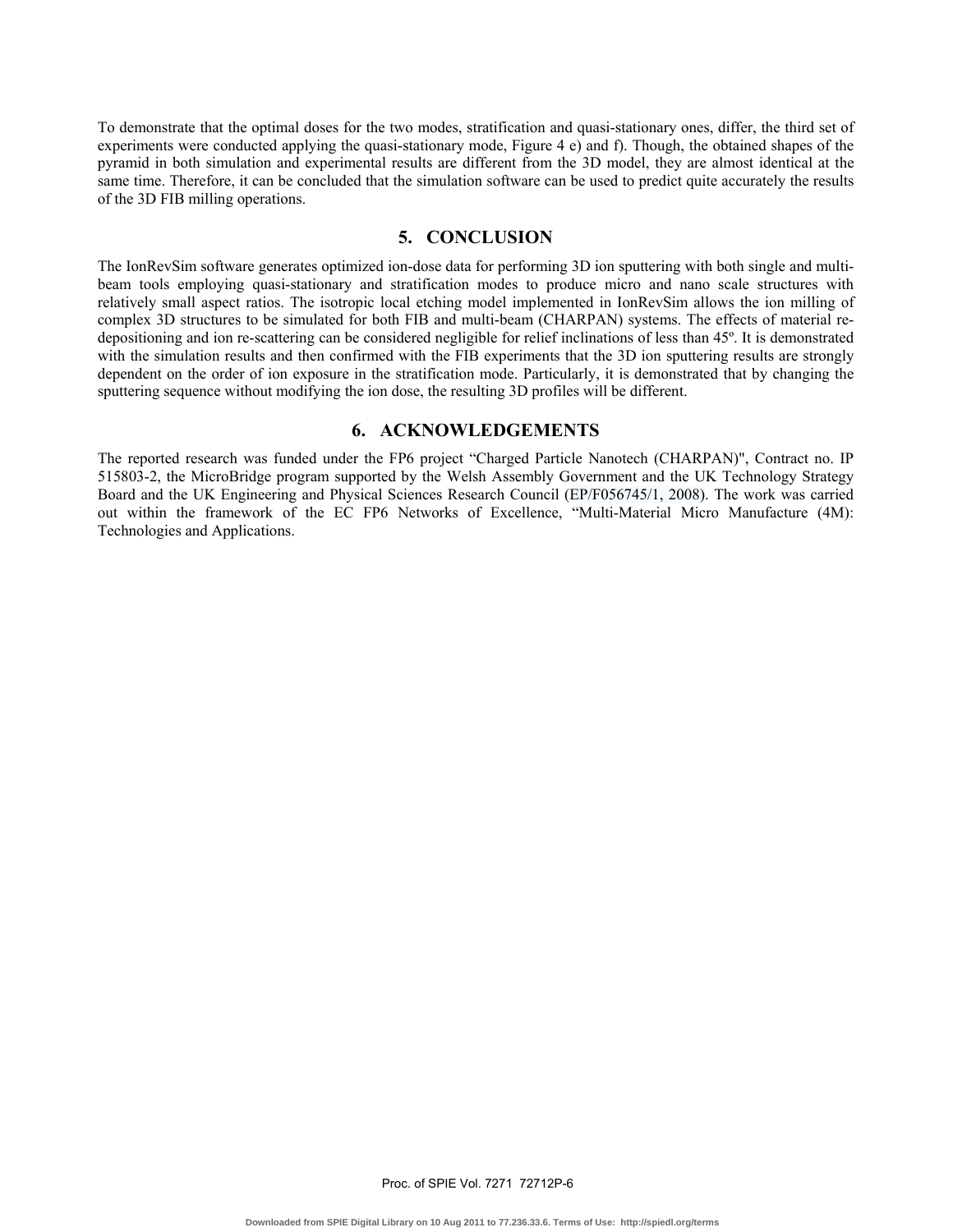

and pyramid height,  $\sim 1 \mu m$ ; (c,d)- inversed exposure order of 100 strata and pyramid height,  $\sim 1 \mu m$ , (e,f) - quasi stationary mode, number of loops, 30 and pyramid height,  $\sim$  1.6 $\mu$ m. Observation angle is 36°.

## **REFERENCES**

[1] Lalev G, S Dimov, J Kettle, F van Delft and R Minev, Proceedings of the Institution of Mechanical Engineers, Part B, Journal of Engineering Manufacture, 67-76,Vol 222 (2008).

 $[2]$  www.charpan.com